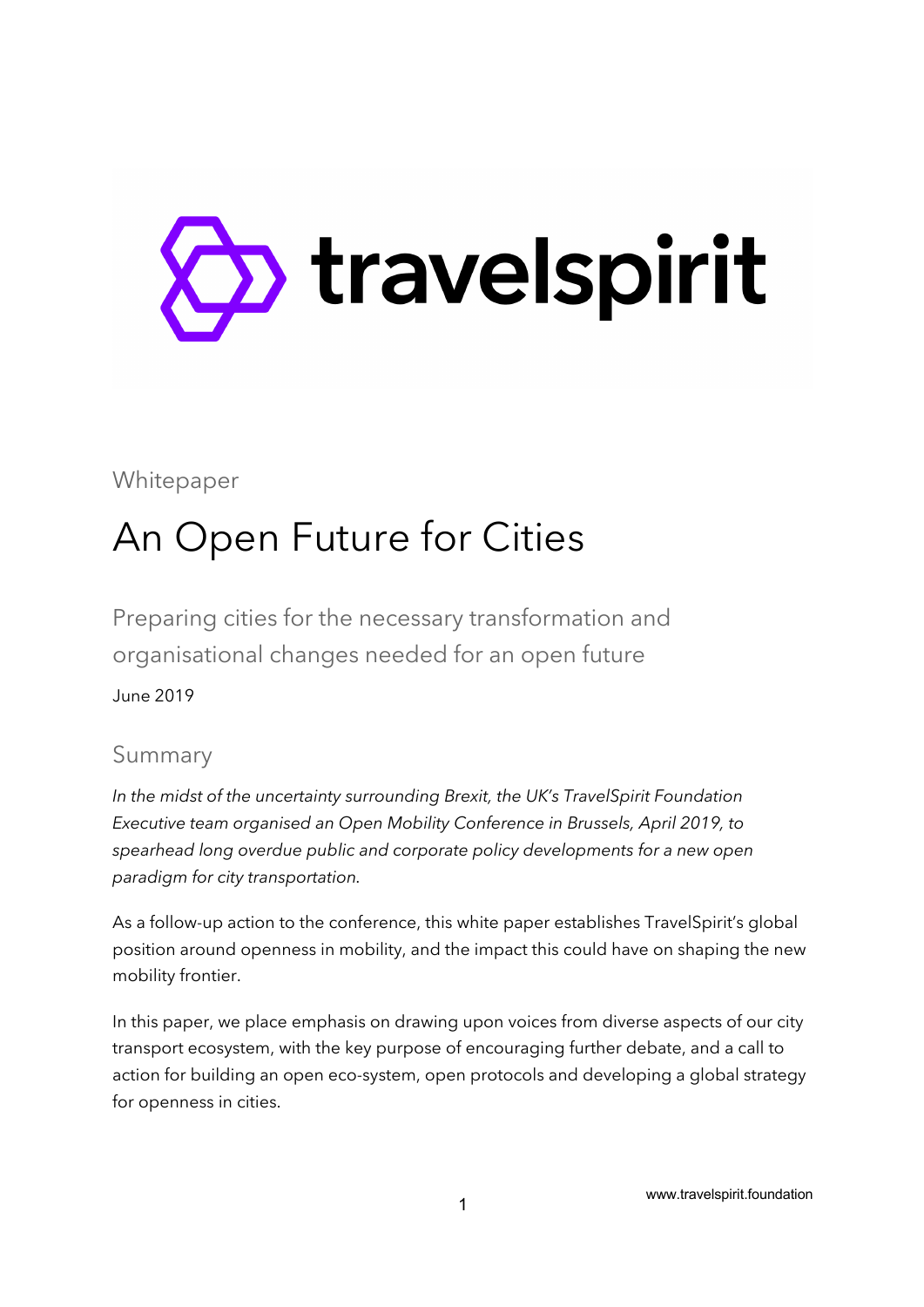## **Table of Contents**

| Which cities are leading the way on the open transport system approach? 5 |  |  |
|---------------------------------------------------------------------------|--|--|
|                                                                           |  |  |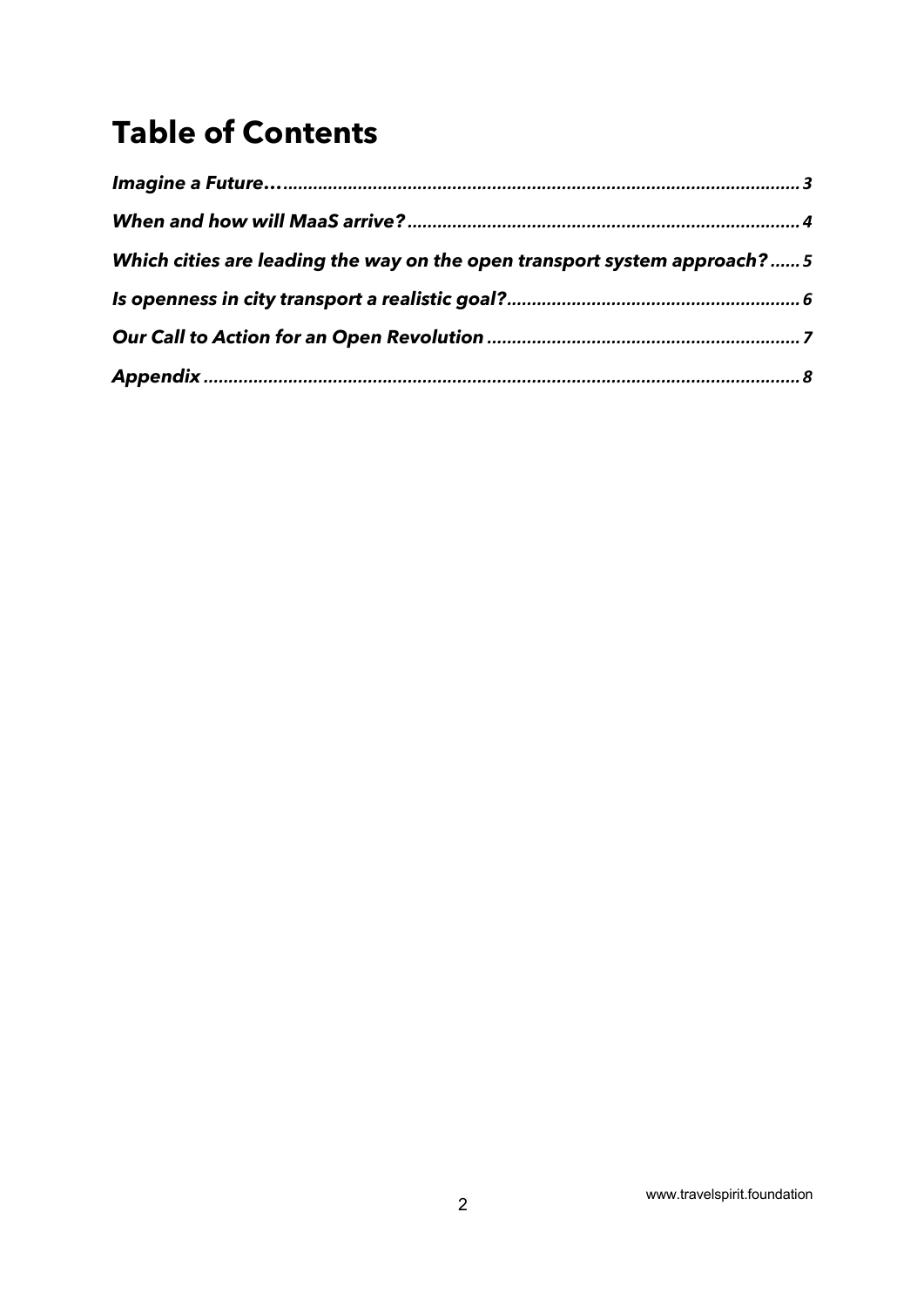# An Open Future for Cities

Preparing cities for the necessary transformation and organisational changes needed for an open future June 2019

## Imagine a Future…

…where you have a single transport account that enables you to use the train, hire an escooter, access a self-driving pod, book travel insurance, finance and service a car, order a drone delivery and a take flight. For those in the know, this future has been given the badge of **"Mobility as a Service" (MaaS).**

Around the world, the adoption of digital technology has transformed industries, with new marketplaces providing music and video on demand (Apple iTunes, Spotify, Netflix) and new "open banking" start-ups transforming our experience of bank accounts (Yolt).

Spurred on by disruptors such as Uber, Ofo, and Bird, it is highly likely that transport is going to be the next industry to be transformed. Millions will change the way they plan and take transport in the coming years, representing the next giant leap in consumer behaviour since the shift away from printed road atlases and train timetables to Google Maps and mobility information providers such as CityMapper.

Furthermore, UK, Japanese and Chinese consumers are already far advanced in their adoption digital technology to manage their everyday lives. This is a future which many people around the globe are now asking for, and perhaps frustrated why a comprehensive **"Mobility-as-a-Service" (MaaS)** offer isn't already ubiquitous.

Sandra Witzel, Head of Marketing at MaaS platform provider Skedgo, provided us an insight into the motivation behind MaaS entrepreneurs: *"We want a future where consumers have complete information about their travel options and at the same time are free to choose how they access and pay for those journeys. We see this approach as an essential ingredient for a major shift away from private car use and enabling rapid adoption of electric and shared mobility solutions, intermixed with an increase in the levels of walking and cycling around our cities."*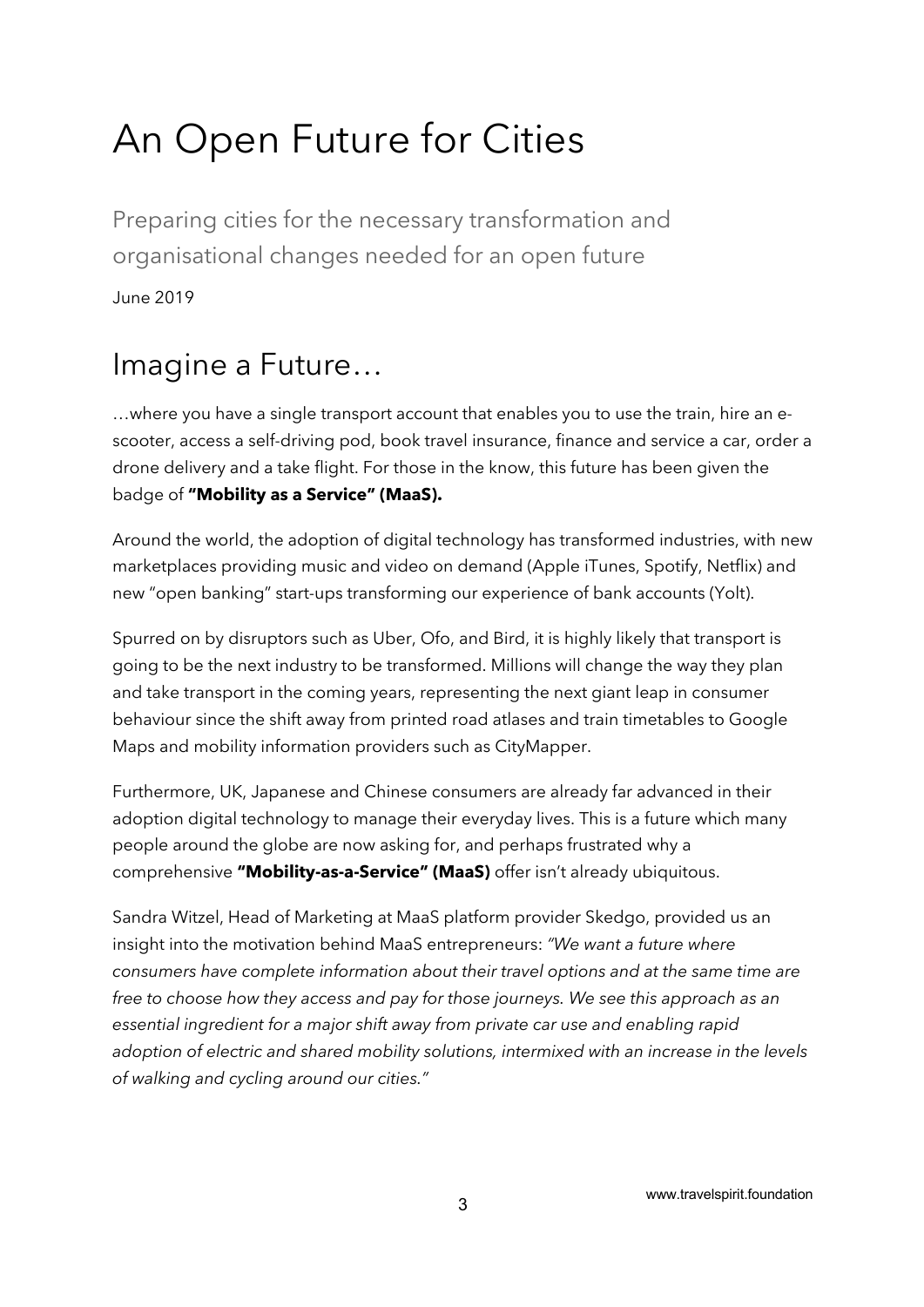## When and how will MaaS arrive?

To achieve a comprehensive "MaaS Offer" means that business models will need to become much more collaborative – with a diverse mix of operators including automotive firms, bus companies, taxis, bike share and trains working more closely with cities so that the best use of our streets is determined by the public interest, not the most aggressive business model or the one with the deepest pockets.

We are seeing a divergence between businesses working with cities to find their place in the transport ecosystem and a more 'winner takes all' approach – which has the potential to clog streets with under utilised vehicles whilst operators battle for market share.

At one end of the spectrum, companies are calling for new thinking from policy makers and corporate leaders. For example, businesses like Europcar Mobility Group are promoting a completely "open transport system" that will enable MaaS to deliver economic benefits to cities in a sustainable way.

At the other end of the spectrum, many companies and cities are working in silos, annexing their part of people's journeys, or attempting to keep them within their own service group for trips involving more than one transport mode.

The common industry view, is that MaaS will arrive at around a similar timescale to when autonomous vehicles will become mainstream – predicted to happen by the 2030's.

The big question is perhaps not when will MaaS arrive, but what will it look like, from a consumer market and public policy perspective. Who will be in charge of it, and will it deliver on the social values that public transport has traditionally implemented, in terms of equitable access and sustainable goals?

Simon Herko, Blockchain Expert and Chair of TravelSpirit Foundation explains: *"At the broadest level, we have been debating how to restructure the entire transport industry, to become a lot more "open" in its approach to satisfying growing consumer expectations for transport options that are more flexible, easy to consume and that can be bundled into a single customer offer or subscription-based service."*

This would mean companies such as Uber and Google needing to become much more open in the way that they share data with other transportation platforms and city authorities. Crucially, when it comes to personal data, these companies will need to empower customers to be able to port their data across to competing service providers, just as what is now mandated by the Open Banking code for the UK's finance industry.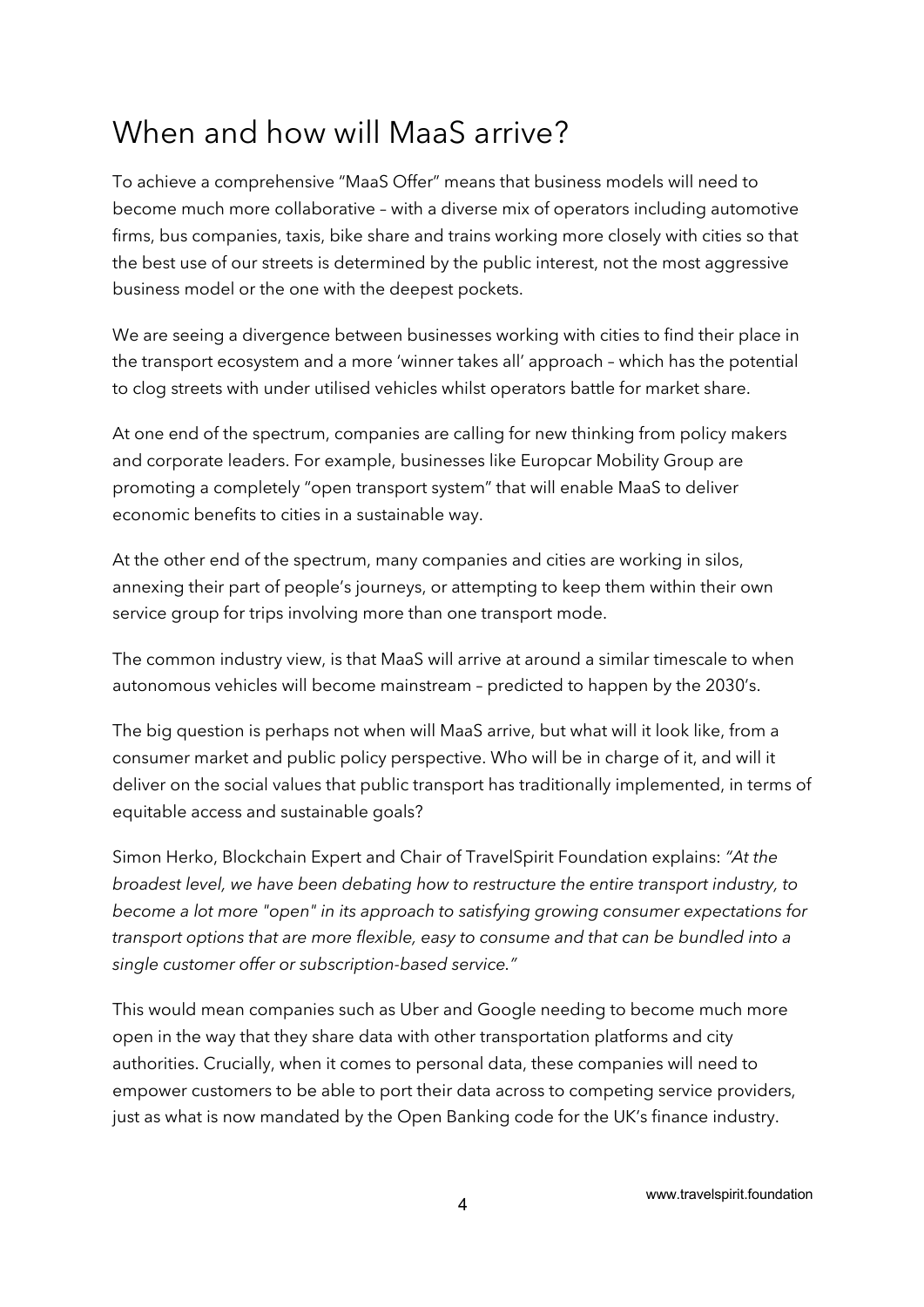Without such an approach, transport authorities and technology platforms will behave in a "winner takes all" way, which would in the short term create unwanted congestion, as autonomous pods fight each other for customers, and in the longer term less consumer choice, product innovation and risk of monopolies.

Piia Karjalainen, the Coordinator of the MaaS Alliance at ERTICO – ITS Europe, added: *"For too long, the transport sector has been more pro-business than pro-market; we would like to facilitate the dynamism at the market to create more innovations and new partnerships. But even that is not the end goal itself, the simple reason why we keep talking about this is that we want to create better services for the end user; with their various needs they deserve to have multiple options, and to that end all topics discussed at our pioneering event – open data, open-minded policymaking and trust and collaboration - are very important prerequisites."*

## Which cities are leading the way on the open transport system approach?

All over the world, cities are increasingly stepping up to the challenge. **Singapore** already reduces vehicle ownership through vehicle licensing (car ownership requires a 'certificate of entitlement') and road pricing – and place an emphasis on their integrated public transport network with simple payment system. The state has also opted to develop an investment-based approach – creating a fund, SGInnovate, which seeks out transformational technologies and provides equity-based investments, access to talent and support in building customer traction. This gives the state a stake both through the regulation of transport and also in the development of next generation mobility – gaining both capital returns and social returns.

In a new world of exploding transport innovations and choices, providing universal access to all these options is becoming an increasingly burning public policy issue.

**Antwerp** has radical investment plans to tackle extreme congestion and is putting resources into both infrastructure projects and behaviour change. According to the Vice-Mayor, Koen Kennis, speaking at the TravelSpirit event *"Antwerp is a 'living lab' for smart ideas on mobility of individuals, but also for logistical and maritime challenges. As a city we reach out to all innovators working in this field. We are very excited to support calls for a new Open Ecosystem approach for transportation. This will open up the market for all mobility services all over the world and will break some local monopoly control. This means decoupling services (taxis, scooters, etc.) from their individual apps. It means creating new market opportunities for mobility providers to enter underserved markets."*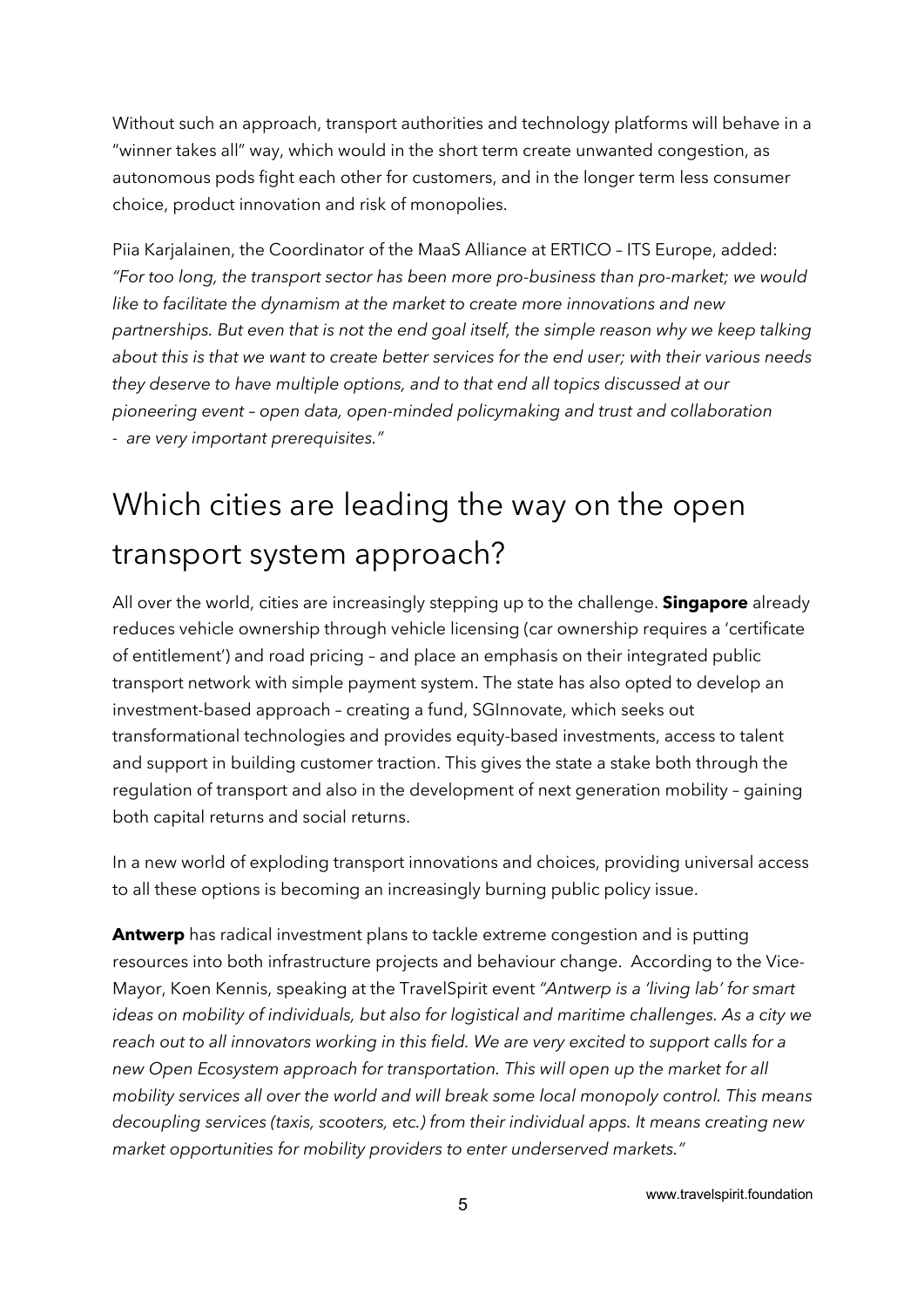Mobility as a Service platforms – which take feeds from multiple modes and show people how to make seamless journeys (and in some cases pay for them) – open access is a prerequisite for enablement In **Amsterdam,** for Sanneke Mulderink, founder and owner of Dutch MaaS platform Tranzer there should be a simple rule*: "All modes of transport, either financed by the public or private and operating in the public space must be offered on a non-discriminatory basis to MaaS providers".*

In short, if a service uses public infrastructure then it should be open in the way it works with the city. Mobility providers need to share with cities with usage data with cities to help them plan and regulate the transport system as a whole.

Cities are, to some extent playing catch up on new technology**. Los Angeles** has pioneered a data feed specification (the Mobility Data Specification or MDS) that enables it to keep tabs on the fleets of shared scooters that have taken to its streets. Providing data via the MDS is one of the conditions for operators putting their vehicles on public pavements.

Other pioneering initiatives can be found in Finland's progressive new Transport Code, which sets out to create the regulatory environment to support MaaS as being spearheaded by Finnish startup, MaaS Global, in **Helsinki**.

### Is openness in city transport a realistic goal?

The barriers to an open **"Mobility as a Service" (MaaS)** system lie not so much in technology but in standards, business models and in the political will both to allocate road space and positively regulate and integrate new forms of transport.

It involves traditional transport companies being prepared to open-up to competition and accept they don't own the complete customer journey and/or travel requirements of a customer over the full course of their lives. It also requires industry silos such as airline, public transport, tech platforms, to better interface and collaborate with each other for the benefit of the customer.

At the Open Mobility Conference different parts of the transport industry shared standards – both the successes in digitising services that have long been paper based and unwieldy and the tribulations of finding that making things digital alone will not instantly transform the traveller's experience.

For example, New Distribution Capability (NDC) is a travel industry-supported program launched by IATA to enhance the capability of communications between airlines and travel agents. A key outcome will be to replace the multiple and rigid booking, ticketing,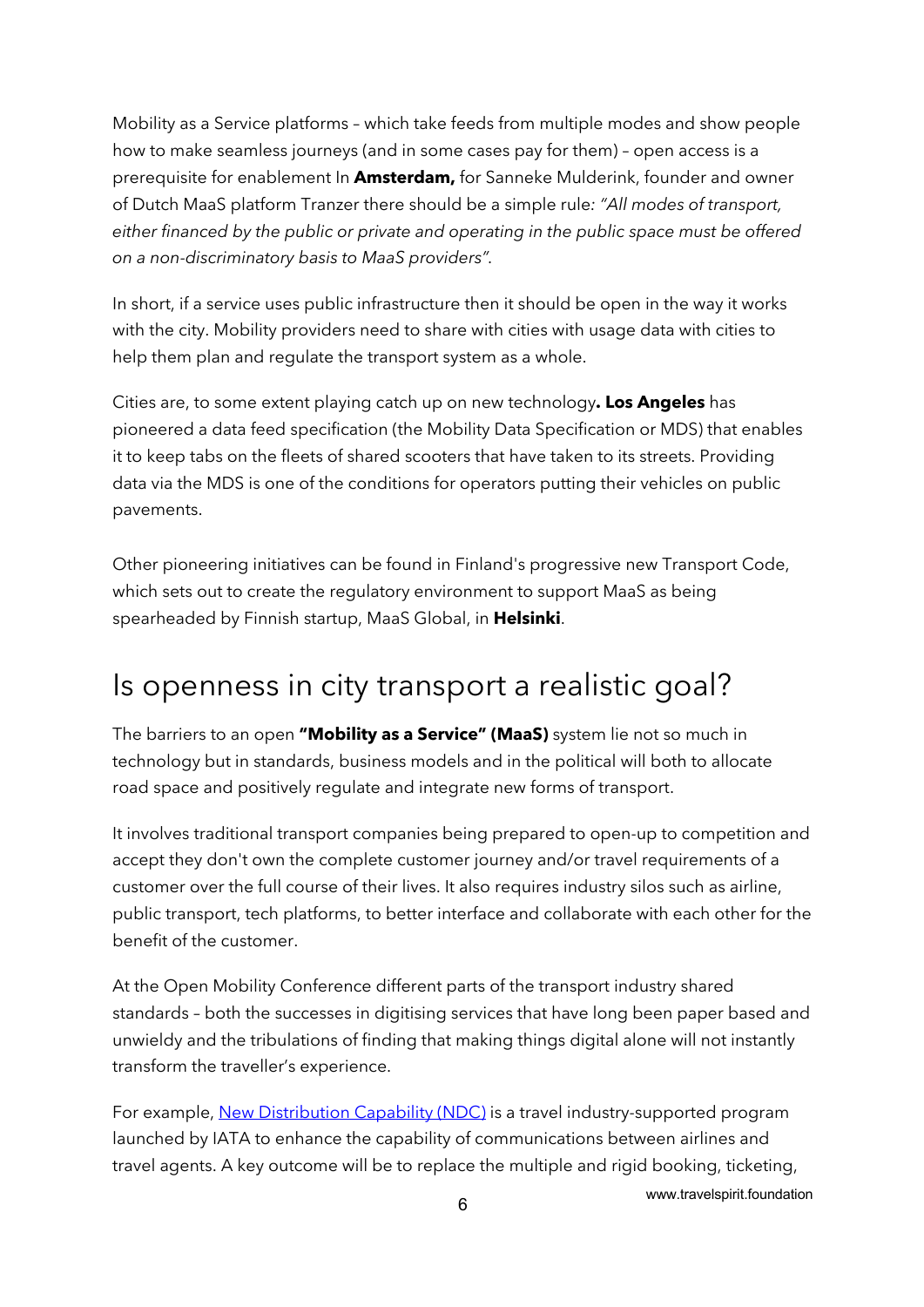delivery and accounting methods with a single Customer Order record, holding all data elements obtained and required for order fulfilment across the air travel cycle.

Commenting on the conference, Olivier Hours, Head of Industry Distribution Programs Adoption, IATA said: **"***This event helped to confirm there are strong opportunities for cities to adopt versions of IATA's One Order and New Distribution Capability (NDC) protocols for intermodal travel and MaaS."*

However, it requires political will to create and demand standards that are interoperable between modes, and providers to enable people to make their journeys and swap easily between different modes.

It's a drawn-out process, with many stages and patchy adoption. The important lesson is that cities and public authorities and private innovators, transport operators all need to share their experience. This is a complex transition which will require collaboration and negotiation.

Bringing a range of different stakeholders together such as this, where ideas and thoughts can evolve, is crucial to be able to address the complex transition currently being experienced by the transport industry.

As long as the general thinking throughout the mobility sector is purely focussed on economic growth, it leaves limited space to fully consider all possibilities and solutions in an open context. Rather it is public policy, corporate and technology start-up thinking that needs a reboot, to contemplate, regulate, and deliver to customers this new vibrant mix of transport options.

## Our Call to Action for an Open Revolution

From our experiences to date, on the impacts of 21<sup>st</sup> Century disruptive technology startup's on the 20<sup>th</sup> Century transport establishment, we believe nothing short of a complete transformation of the transport industry is required to bring about the future of mobility we would all dream of. We are therefore calling global action to take place to:

- Build open-ecosystems for the transportation industry, with a recommendation for doing so through our autonomous regional board structures
- Develop open protocols for the sharing of data on transport movement and assets
- Develop both global and regional strategies for open mobility in cities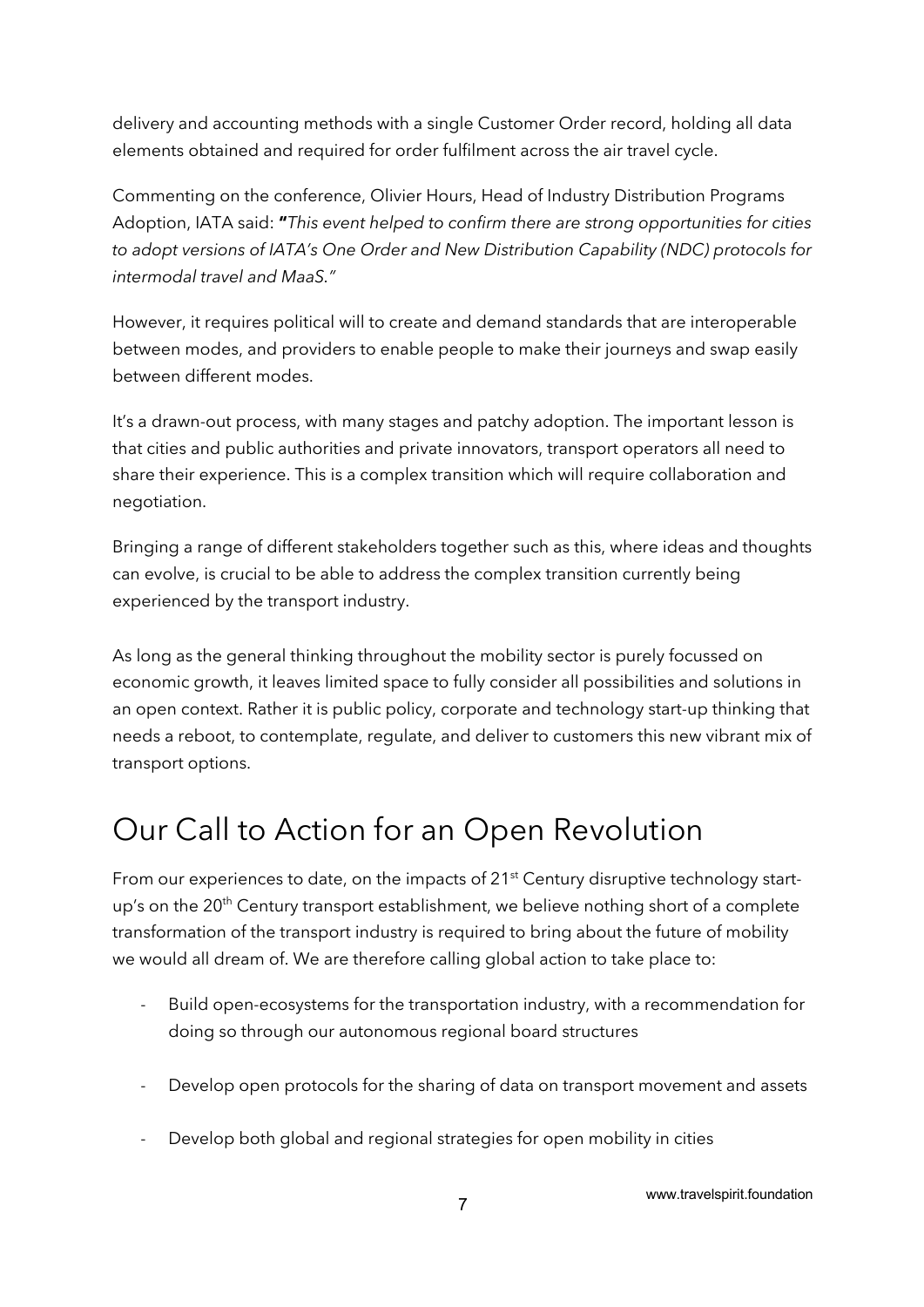## Appendix – Open Mobility Conference Pioneers

**Open Mobility Conference 2019** was enabled through generous sponsors including Europcar Mobility Group and MaaS platform pioneerss Tranzer, Skedgo and MaaS Global. It involved a range of relevant key notes, lightning talks and thematic workshops designed for an atmosphere of creative participation, where ideas and thoughts can evolve in an open space with the common goal of creating a solution and where different stakeholders can come to the table and contribute their knowledge and expertise.

The venue was KANAL, a former Citroën car factory turned art gallery, in a regeneration zone of Brussels. The full programme and guest speaker profiles for the event can be found at https://travelspirit.foundation/wp-content/uploads/2019/04/Open-Mobility-2019-Agenda.pdf

#### **Mobility as a Service (MaaS)**

MaaS is a rapidly emerging transport solution that enables seamless transport across modes and locations, all linked through a single service provider and personalized interface. MaaS is enabled by the rapid adoption of mobile internet access and an explosion in technology enabled new mobility services such as dockless bike share, online journey planning portals and improved services from classic public transport operators. For further definitions, please review the definitive "MaaS Dictionary" by UCL MaaSLab

https://docs.wixstatic.com/ugd/a2135d\_d6ffa2fee2834782b4ec9a75c1957f55.pdf

#### **TravelSpirit Foundation, Manchester, UK** @TravelSpirit\_io

The *TravelSpirit Foundation* was established in Manchester, UK in 2016 to promote and provide an open framework for the provision of new mobility services. It did this in response to what its growing community see as a threat to MaaS achieving its potential the development of closed and proprietary mobility services. TravelSpirit sees its role and influence as acting on a global level and is engaged in activities in the UK, in the rest of Europe as well as around the world, including Northern America, Southern Africa, Europe and South East Asia. Our four key policy goals are:

*Universal Mobility*: We believe that an integrated, connected, multi-modal transport system provides the path to sustainable and equitable transportation for all.

**Open Innovation**: We believe in an open innovation model that rewards sharing of information that serves others, even our competitors, and brings benefits to all.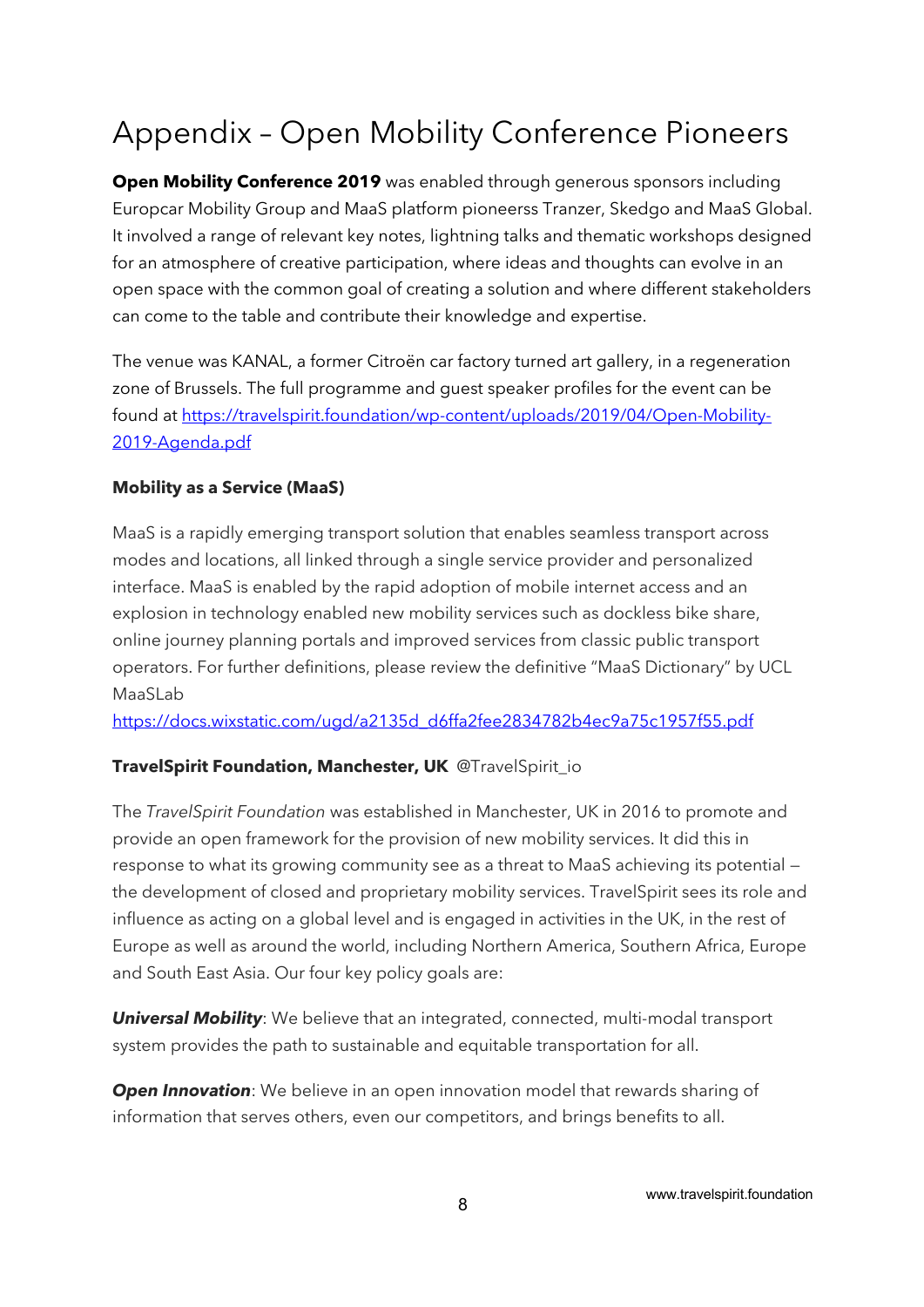**Global Community**: We believe that by connecting coders, planners, activists, and policymakers through a global network, we are better equipped to tackle the toughest mobility and transport challenges.

**Local Benefit**: We believe that our work must be grounded in its ability to demonstrate positive change by and for local communities and regions.

#### **Europcar Mobility Group, Paris, France** @E\_MobilityGroup

Europcar Mobility Group is a major player in mobility markets and listed on Euronext Paris. The mission of Europcar Mobility Group is to be the preferred "Mobility Service Company" by offering alternative attractive solutions to vehicle ownership, with a wide range of mobility-related services: vehicle-rental, chauffeur services, car-sharing, scootersharing and peer-to-peer car-rental. Customers' satisfaction is at the heart of the Group's mission and all of its employees and this commitment fuels the continuous development of new services. Europcar Mobility Group operates through multi brands meeting every customer specific needs; its 4 major brands being: Europcar® - the European leader in vehicle rental services, Goldcar® - the most important low-cost car-rental company in Europe, InterRent® – 'mid-tier' brand focused on leisure and Ubeeqo® – one of the European leaders in car-sharing (BtoB, BtoC). Europcar Mobility Group delivers its mobility solutions worldwide solutions through an extensive network in 135 countries (including 16 wholly owned subsidiaries in Europe, 2 in Australia and New Zealand, franchises and partners).

#### **Skedgo** @TripGo

SkedGo was started in 2009 by three founders with previous successful exits and has offices in Australia, Germany, UK, Finland, Argentina and Vietnam. SkedGo provides personalised trip planning, corporate mobility and other mobility-as-a-service technology for start-ups, corporations and governments. A senior developer team creates tailored solutions leveraging our unique API. The result: organisations can rapidly create their own multi/mixed modal MaaS offering, including parking, book & pay features, events and itineraries as well as complete corporate mobility solutions.

#### **Ertico, ITS Europe & the MaaS Alliance** *@ERTICO & @MaaS\_Alliance*

*ERTICO – ITS Europe is a public-private partnership of 117 companies and organisations representing service providers, suppliers, traffic and transport industry, research, public authorities, user organisations, mobile network operators, and vehicle manufactures.*

*ERTICO embodies thought leadership and fosters stakeholder engagement; Together with our partners, we develop, promote and deploy Intelligent Transport Systems and Services*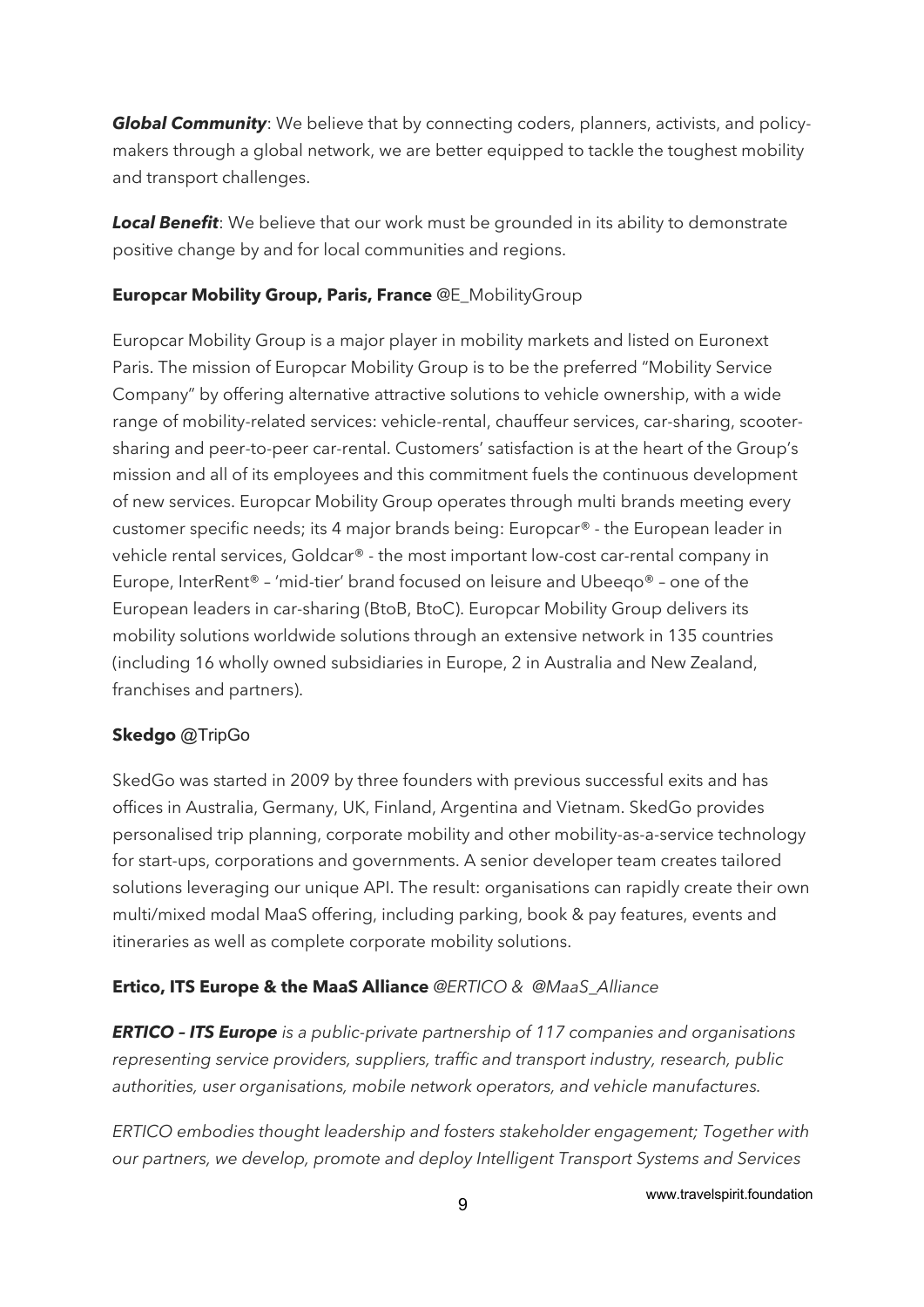*(ITS) through a variety of activities including European co-funded projects, innovation platforms, international cooperation, advocacy and events. ERTICO is the organiser of the annual ITS regional and global Congress in Europe.*

*The Mobility as a Service (MaaS) Alliance, hosted by ERTICO – ITS Europe, is a publicprivate partnership, laying the foundations for an open market of new mobility services, centred on users' needs. Mobility as a Service combines multiple transport services into a single mobility service accessible on demand, for both travellers and goods.*

*The MaaS Alliance works towards a seamless and effortless ecosystem for advanced useroriented mobility services. It brings together all the players in the transport ecosystem – public authorities, start-ups, system integrators and service providers, both established and market-newcomers. Members cooperate in order to create the enablers needed for successful deployment of MaaS in Europe and beyond.*

#### **SGInnovate, Singapore @SGInnovate**

At SGInnovate, we believe that Singapore has all the resources and capabilities needed to tackle 'hard problems' that matter to people around the world. As part of our Deep Tech Nexus Strategy, we are focused on adding tangible value to the Singapore deep tech startup ecosystem in two key areas – development of Human Capital and deployment of Investment Capital. With the support of our partners and co-investors, we back deeply technical founders through equity-based investments, access to talent, and support in building customer traction. Our efforts are prioritised around transformational technologies such as Artificial Intelligence, Blockchain and MedTech, which represent impactful and scalable answers to global challenges. SGInnovate is a private-limited company wholly owned by the Singapore Government.

#### **City of Antwerp, Belgium twitter:** @SlimnaarA

Antwerp is a historical city located at the river Scheldt in the north of Belgium. It has 520.000 inhabitants, and due to its port and diamond trade it is the commercial heart of both Belgium and the Flemish region, hosting about 80.000 companies. Antwerp has one of the most congested ring roads in the TEN-T European network, resulting in a huge impact on the city and its economy. A masterplan was approved, defining various infrastructural projects, forming one of the most ambitious public works Europe has seen in decades. A dual approach was chosen for implication: next to investment in infrastructure a change in behaviour. The city's baseline in doing this has become: Smart Ways to Antwerp, underlining the fact that innovation is key to finding 21<sup>st</sup> century solutions to 20<sup>th</sup> century problems.